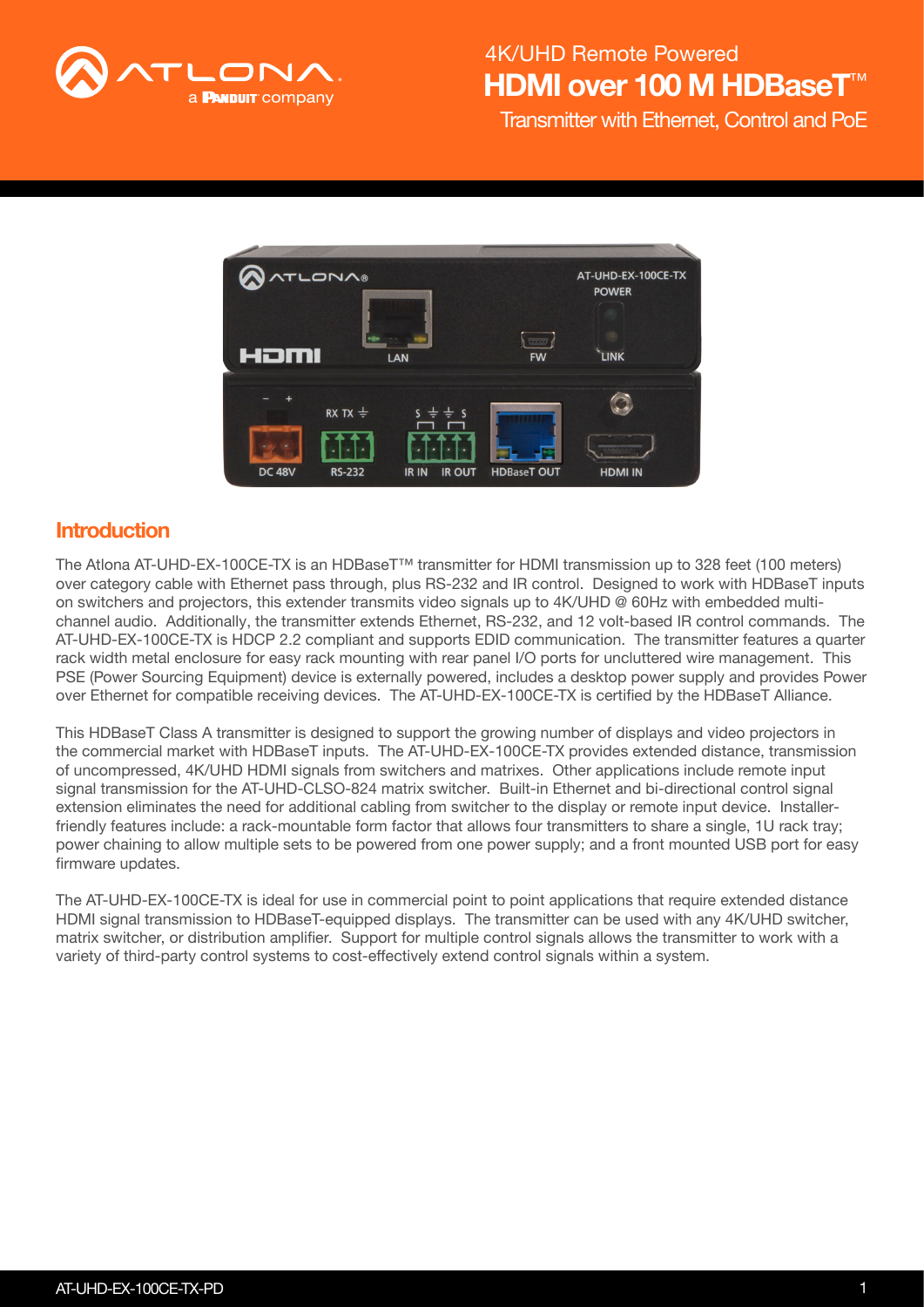

Transmitter with Ethernet, Control and PoE

### Key Features

#### **4K/UHD capability**

- Compatible with Ultra High Definition sources and displays.
- Future proofs AV systems in preparation for technology improvements, 4K/UHD streaming services and playback devices.

#### HDCP 2.2 compliant

- Adheres to latest specification for High-bandwidth Digital Content Protection.
- Allows protected content to pass between devices.

#### PSE – Power Sourcing Equipment

- Uses external power supply (included).
- Eliminates the need for remote power or power-injection devices.

#### AV, Ethernet, power, and control over HDBaseT

- Delivers 4K/UHD video, audio, 100BaseT Ethernet, power, and control through a single cable.
- Eliminates multiple cable runs between source, control system, router, and display.

#### Extended distance HDMI extension

- Transmits HDMI signals up to 328 ft (100m) @ 1080P and 328 ft (100m) @ 4K/UHD using CAT6a/7 cable.
- Uses easy-to-integrate category cable for low-cost, reliable system installation.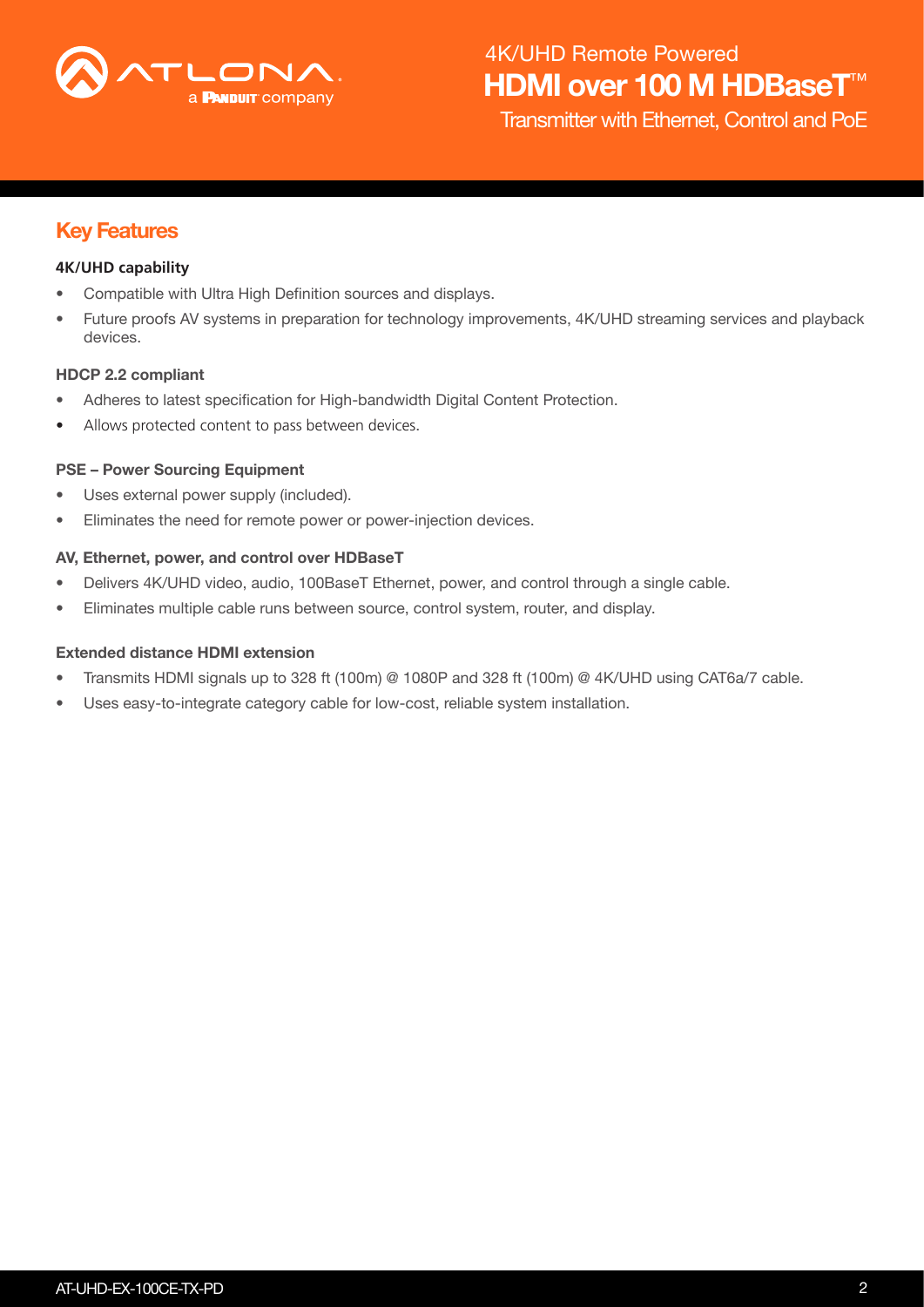

# HDMI over 100 M HDBaseT<sup>™</sup> 4K/UHD Remote Powered

Transmitter with Ethernet, Control and PoE

## **Specifications**

| Video                     |                                                                                                                                                                                                |                                                                              |
|---------------------------|------------------------------------------------------------------------------------------------------------------------------------------------------------------------------------------------|------------------------------------------------------------------------------|
| Signal                    | HDMI w/ARC                                                                                                                                                                                     |                                                                              |
| <b>Copy Protection</b>    | HDCP 1.4                                                                                                                                                                                       |                                                                              |
| UHD/HD/SD                 | 4096x2160@60 <sup>(1)</sup> /50 <sup>(1)</sup> /30/25/24Hz<br>3840×2160@60 <sup>(1)</sup> /50 <sup>(1)</sup> /30/25/24Hz<br>1080p@60/59.9/50/30/29.97/25/<br>24/23.98Hz<br>1080i@30/29.97/25Hz | 720p@60/59.94/50Hz<br>576p@50Hz<br>576i@25Hz<br>480p@60/59.96Hz<br>480i@30Hz |
| <b>VESA</b>               | 2560×2048                                                                                                                                                                                      | 1366×768                                                                     |
| All resolutions are 60Hz  | 2560×1600                                                                                                                                                                                      | 1360×768                                                                     |
|                           | 2048×1536                                                                                                                                                                                      | 1280×1024                                                                    |
|                           | 1920×1200                                                                                                                                                                                      | 1280×800                                                                     |
|                           | 1680×1050                                                                                                                                                                                      | 1152×768                                                                     |
|                           | 1600×1200                                                                                                                                                                                      | 1024×768                                                                     |
|                           | 1400×1050                                                                                                                                                                                      | 800×600                                                                      |
|                           | 1440×900                                                                                                                                                                                       | 640×480                                                                      |
| Color Space               | YUV, YCbCr, RGB                                                                                                                                                                                |                                                                              |
| <b>Chroma Subsampling</b> | 4:4:4, 4:2:2, 4:2:0                                                                                                                                                                            |                                                                              |
| Color Depth               | 8-bit, 10-bit, 12-bit                                                                                                                                                                          |                                                                              |

| Audio                                  |                                               |                                                                                               |                                                                                                   |
|----------------------------------------|-----------------------------------------------|-----------------------------------------------------------------------------------------------|---------------------------------------------------------------------------------------------------|
| HDMI / HDBaseT<br>Pass-Through Formats | <b>PCM 2.0</b><br><b>LPCM 5.1</b><br>LPCM 7.1 | Dolby <sup>®</sup> Digital<br>Dolby Digital Plus™<br>Dolby TrueHD<br>Dolby Atmos <sup>®</sup> | DTS <sup>®</sup> Digital Surround™<br>DTS-HD Master Audio <sup>™</sup><br>$DTS: X^{\circledcirc}$ |
| <b>Bit Depth</b>                       | up to 24-bit                                  |                                                                                               |                                                                                                   |
| Sample Rate                            |                                               | 32 kHz, 44.1 kHz, 48 kHz, 88.2 kHz, 96 kHz, 176.4 kHz, 192 kHz                                |                                                                                                   |

| Resolution / Distance | 4K/UHD - Feet / Meters |     | 1080p - Feet / Meters |     |
|-----------------------|------------------------|-----|-----------------------|-----|
| HDMI IN/OUT           | 15                     |     | 30                    |     |
| CAT5e/6               | 70.                    | 230 | 100                   | 330 |
| CAT6a/7               | 330                    | 100 | 230                   |     |

| Control       |                                 |
|---------------|---------------------------------|
| <b>RS-232</b> | Pass through, up to 115200 baud |
| <b>CEC</b>    | Pass through                    |

| <b>Buttons and Indicators</b> |                        |
|-------------------------------|------------------------|
| <b>Function Indicators:</b>   |                        |
| Power                         | 1 - LED, green         |
| Link                          | 1 - LED, yellow        |
| <b>Test</b>                   | 1 - LED, multi-colored |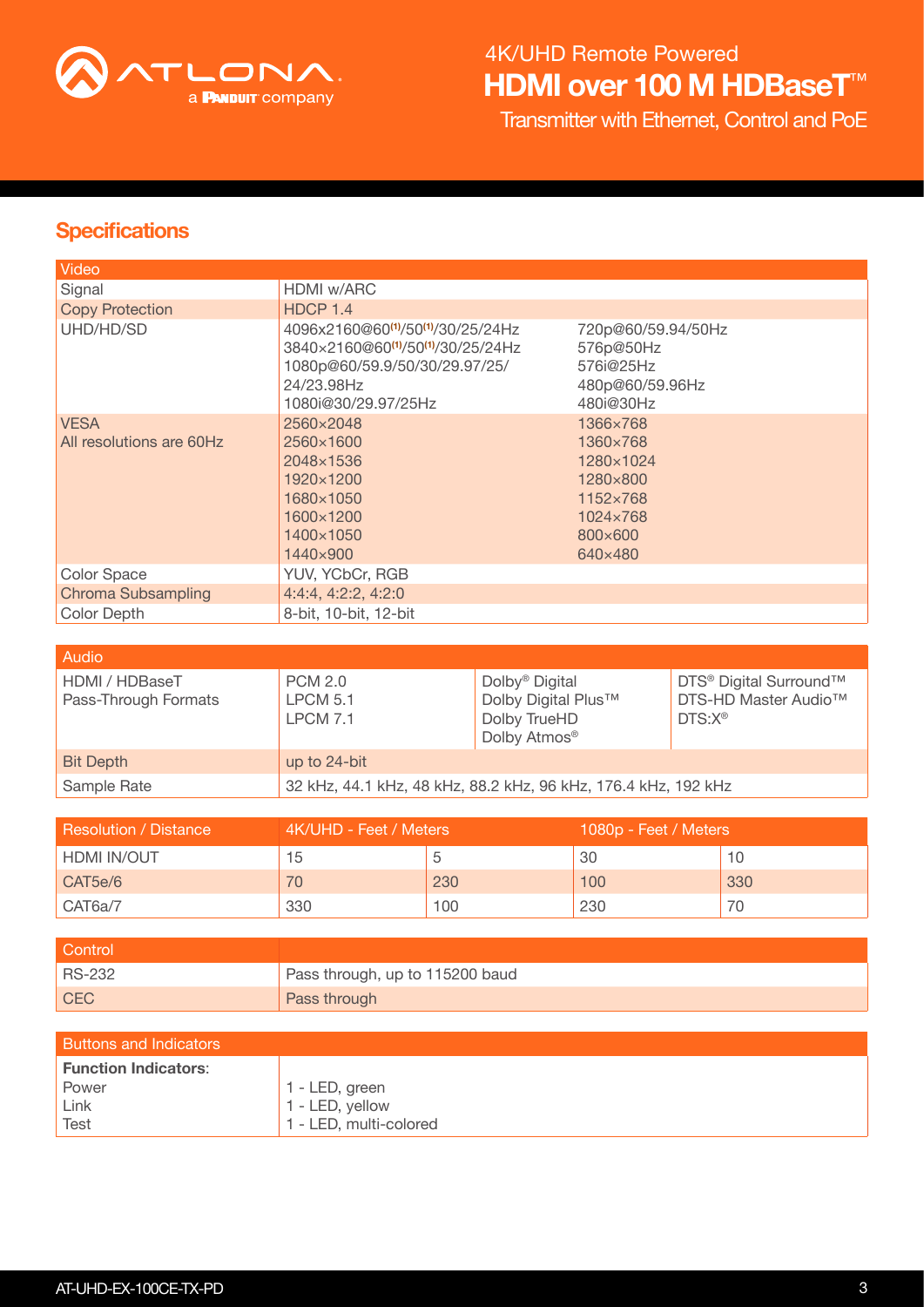

## HDMI over 100 M HDBaseT<sup>™</sup> 4K/UHD Remote Powered

Transmitter with Ethernet, Control and PoE

| <b>Connectors</b>    |                                       |
|----------------------|---------------------------------------|
| <b>HDMI IN</b>       | 1 - Type A, 19-pin female             |
| <b>HDBaseT OUT</b>   | 1 - RJ45, female                      |
| <b>LAN</b>           | 1 - RJ45, 10/100/1000 Mbps            |
| <b>FW</b> - Firmware | 1 - Micro-A USB                       |
| <b>PWR</b>           | 1 - 2-pin 48V captive screw connector |
| <b>RS-232</b>        | 1 - 3-pin captive screw connector     |

| Environmental    | Fahrenheit                 | <b>Celsius</b> |
|------------------|----------------------------|----------------|
| <b>Operating</b> | 32 to 122                  | $0$ to 50      |
| Storage          | $-4$ to $140$              | $-20$ to 60    |
| Humidity (RH)    | 20% to 60%, non-condensing |                |

| Power       |                                                   |
|-------------|---------------------------------------------------|
| Consumption | 15.2 W (when paired with RX)                      |
| Supply      | Input: AC100~240V 50/60Hz<br>Output: DC 48V/0.83A |

| Dimensions (H x W x D) | Inches                      | <b>Millimeters</b>         |
|------------------------|-----------------------------|----------------------------|
| Unit                   | $0.98 \times 4.29 \times 5$ | $25 \times 109 \times 127$ |
| Unit w/Ears            | $1.06 \times 4.69 \times 5$ | $27 \times 119 \times 127$ |
| Power Supply           | $1.06 \times 4.69 \times 5$ | $27 \times 119 \times 127$ |

| Weight | <b>Pounds</b> | <b>Kilograms</b> |
|--------|---------------|------------------|
| Unit   | 0.86          | , 39             |

| <b>Certification</b> |                      |
|----------------------|----------------------|
| Device               | CE, FCC              |
| <b>Power Supply</b>  | CE, FCC, cULus, RoHS |

### **Accessories**

| <b>SKU</b>    | <b>Description</b>                     |
|---------------|----------------------------------------|
| AT-LC-H2H-1M  | LinkConnect HDMI to HDMI 1 Meter Cable |
| AT-LC-H2H-2M  | LinkConnect HDMI to HDMI 2 Meter Cable |
| LAT-LC-H2H-3M | LinkConnect HDMI to HDMI 3 Meter Cable |

### **Footnotes**

<span id="page-3-0"></span>(1) 4K/UHD @ 50/60Hz only supports 4:2:0 over HDBaseT.